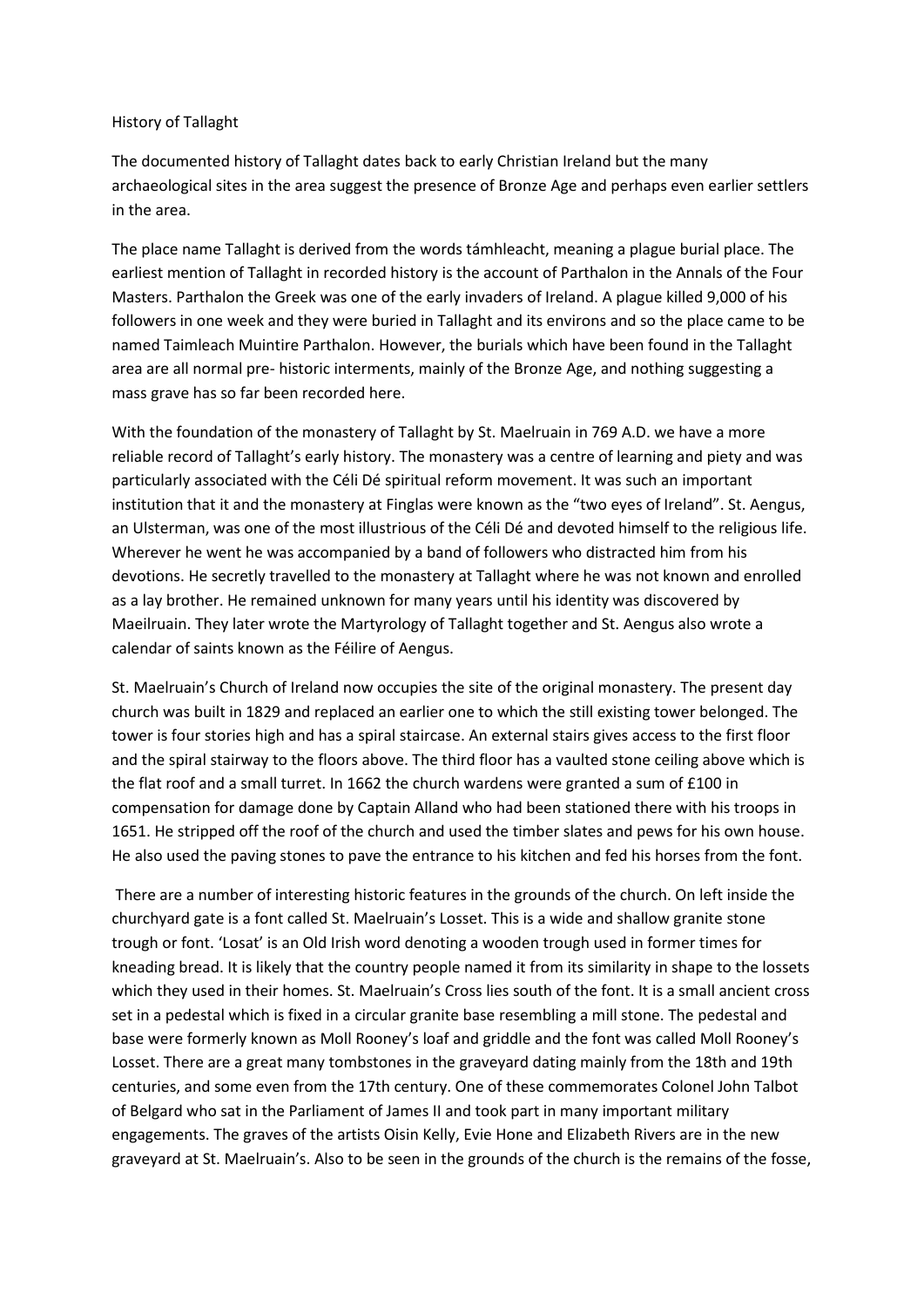the ancient curved bank which enclosed Maelruain's monastery. The best view is from the carpark at the rear of Smith's Toystore.

St. Maelruain died in 792 and was buried in Tallaght. The influence of the monastery continued after his death, as can be judged by the fact that, in 806, the monks of Tallaght were able to prevent the holding of the Tailtin Games, because of some infringement of their rights. In 811 the monastery was devastated by the Vikings but the destruction was not permanent and the annals of the monastery continued to be recorded throughout the following centuries. After the Anglo-Norman invasion in 1179 Tallaght and its appurtenances were confirmed to the See of Dublin and became the property of the Archbishop. The complete disappearance of every trace of what must have been an extensive and well organised monastic settlement can only be accounted for by the subsequent history of the place, the erection and demolition of defensive walls and castles, and the incessant warfare and destruction that lasted for hundreds of years.

Throughout the greater part of the 13th century a state of comparative peace existed at Tallaght, but subsequently the O 'Byrnes and O 'Tooles took offensive action and were joined by many of the Archbishop's tenants. As a result of this the land was not tilled, the pastures were not stocked and the holdings were deserted. In 1310 the bailiffs of Tallaght got a royal grant to enc lose the town. No trace of these defensive walls survive and we don't have any evidence of their exact location, except for the name of the Watergate Bridge which spans the stream on the Oldbawn Road.

In 1324 building commenced on Tallaght castle and it was finished some time before 1349. A century later it was reported to be in need of repair. When Archbishop Hoadley replaced Archbishop King in 1729 he found it in ruins, which he demolished and built himself a palace at a cost of £2,500. By 1821 the palace too had fallen into ruin and an Ac t of Parliament was passed which stated that it was unfit for habitation. The following year it was sold to Major Palmer, Inspector General of Prisons who pulled the palace down and used the materials to build his mansion, Tallaght House, as well as a schoolhouse and several cottages. Tallaght House is now incorporated in the buildings at St. Mary's Priory.

An ancient tower was spared in the demolition of the palace and was later incorporated into the buildings of St. Mary's Priory where it still stands today. It contains a spiral staircase and was originally four stories high but is now reduced internally to two. Attached to the castle was a long building which was used in the archbishop's time as a brewery and later on as a granary and stables. Under the Dominic ans it was converted into a chapel and was used as such until 1883 when the new church was built. The grounds of the Priory, the old palace gardens, still retain many features from the historic past such as the Archbishop's bathhouse, the Friar's Walk and St. Maelruain's Tree.

The old constabulary barracks on the main street was the scene of the engagement known as the Battle of Tallaght which occurred during the Fenian rising on 5th M arc h 1867. On that night the Fenians moved out to assemble at the appointed place on Tallaght Hill. The large number of armed men alarmed the police in Tallaght who sent warning to the nearest barracks. There were fourteen constables and a head constable under Sub-inspector Burke at Tallaght, and they took up a position outside the barracks where they commanded the roads from both Greenhills and Templeogue. The first body of armed men came from Greenhills and, when they came under police fire, retreated. Next a party came from Templeogue, and were also dispersed. In 1936 a skeleton, sword-bayonet and water bottle were found in a hollow tree stump near Terenure. It is thought that these were the